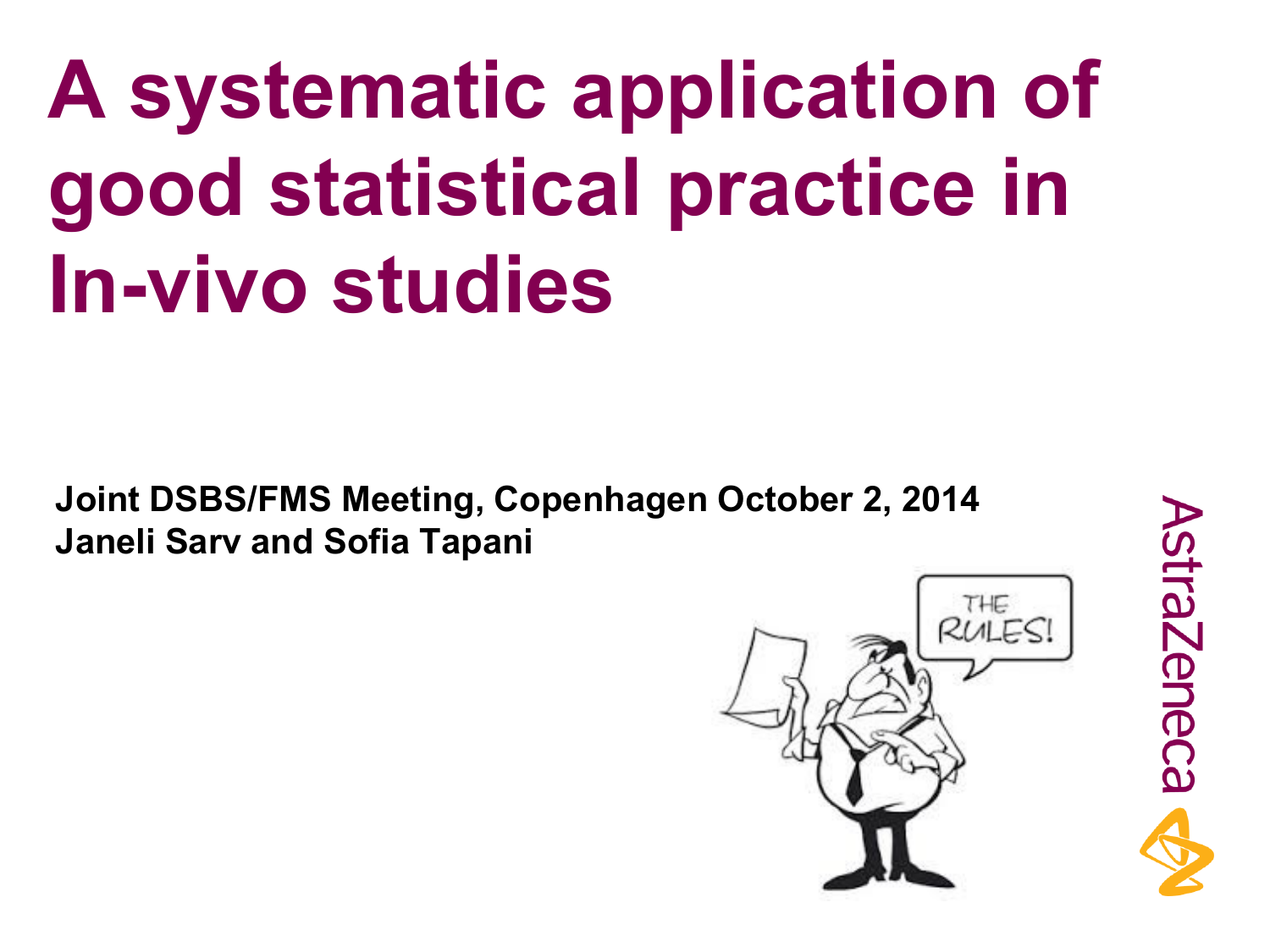# **Why is systematic Good Statistical Practise important?**

•Much of clinical research follows on from animal research.

•If animal studies fail to address internal and external validity, human predictions become less valid too.

•Each translational failure represents loss of invested capital.

•Poorly conducted studies give unreliable findings – unethical use of animals since not contributing to clinical benefit.

**Increased benefit to patients**



*(Pound and Bracken et al. 2014, BMJ) + their comments*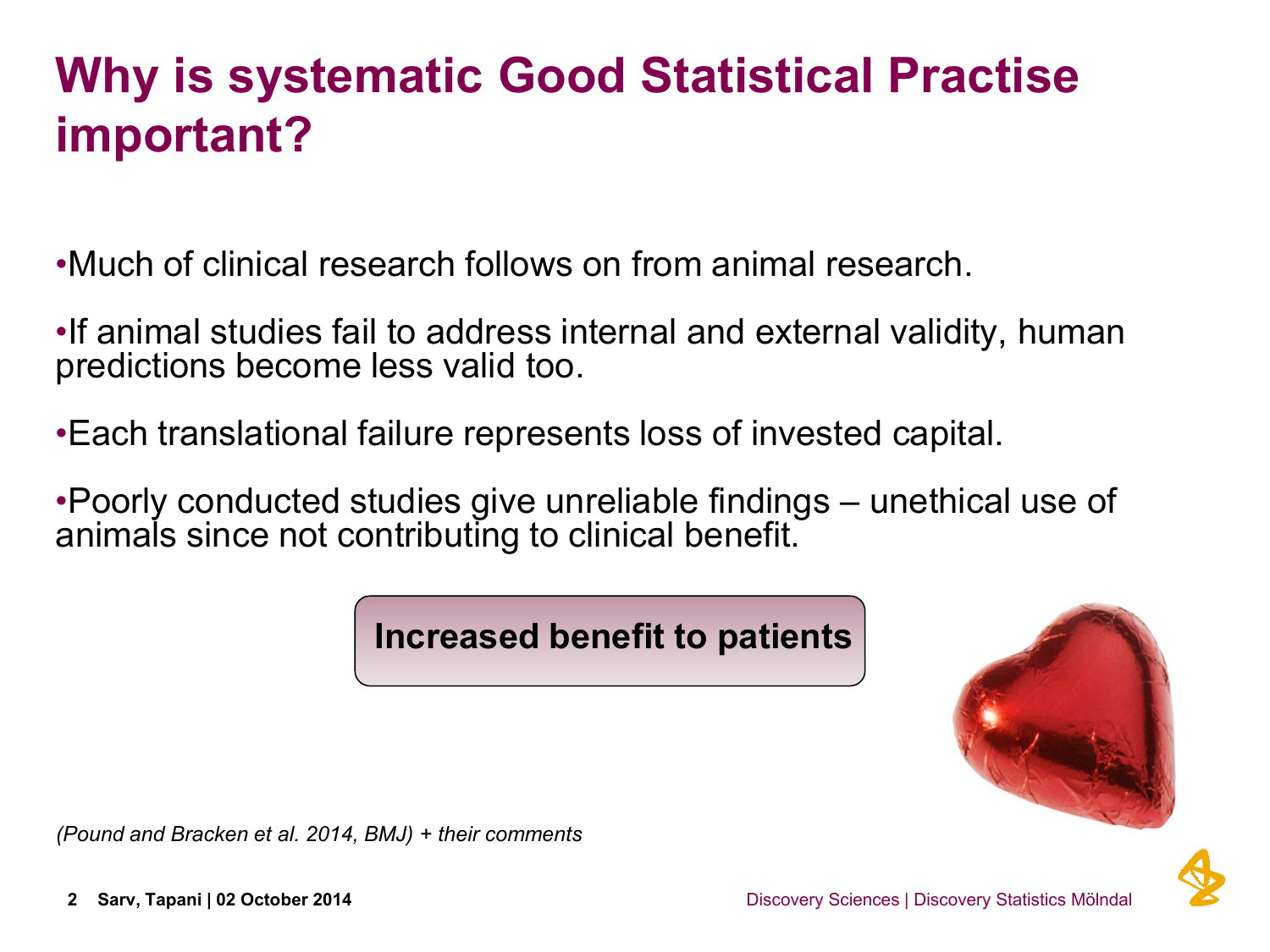### **Preclinical robustness**

•Even pre-clinical decisions have impact on "patient risk"

•Lack of systematic statistical support **→** missed opportunity to improve quality and confidence

•Impact of variability, bias and multiplicity often misunderstood – understanding key to improvement.

•Responsibility should be shared between statisticians, researchers and decision-makers.

**Increased confidence in decisions.** 

*(Peers et al. 2014, Nature Reviews)*

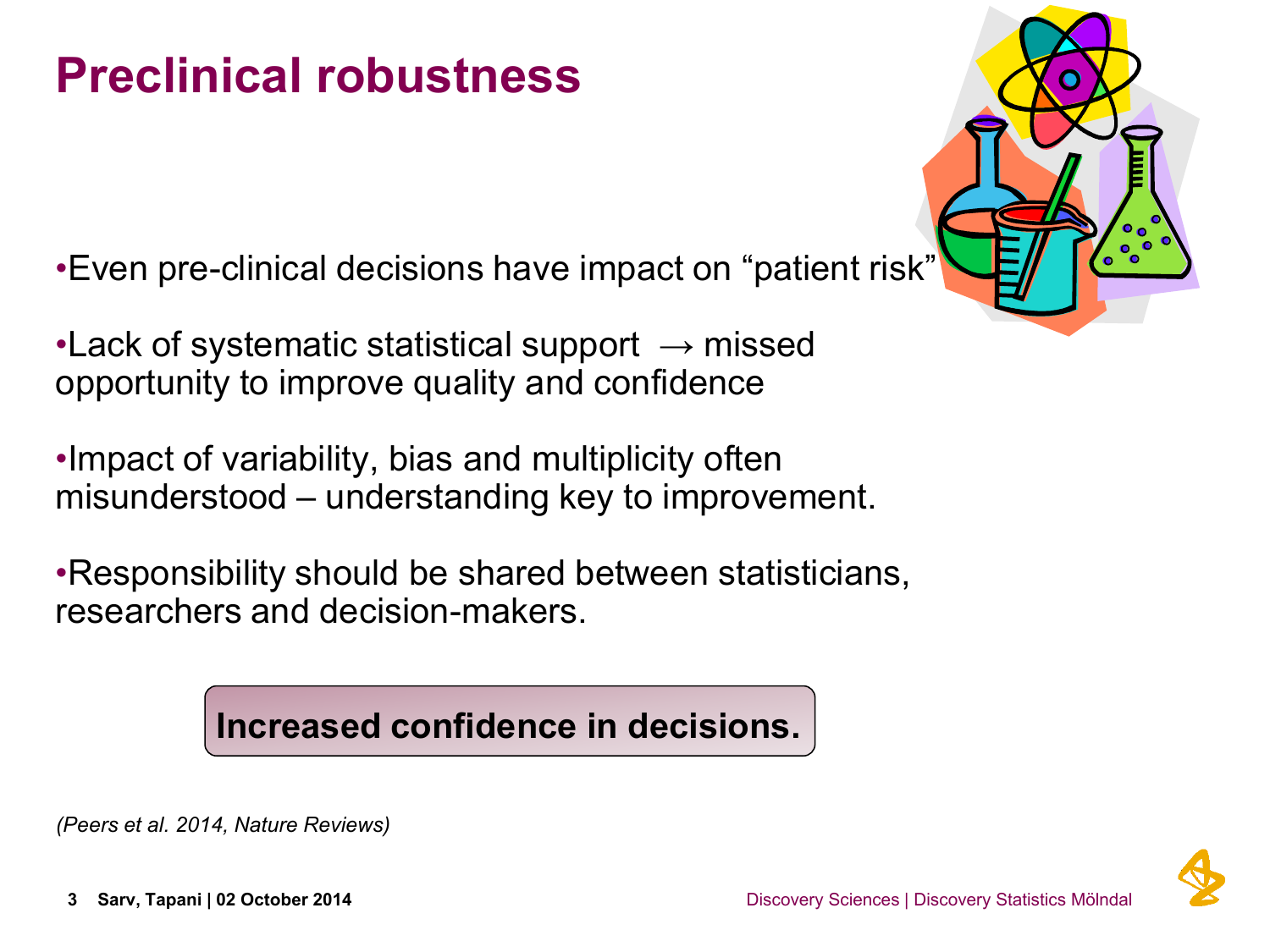# **Nature announcement: Reducing our irreproducibility**

*"We recognize that there is no single way to conduct an experimental study."*

Checklist:

•Describe methodological parameters

•Provide characterization of key reagents biological variability

•data deposition and presentation.

•Precise descriptions of statistics



*(Nature, vol 496, 25 april 2013)*

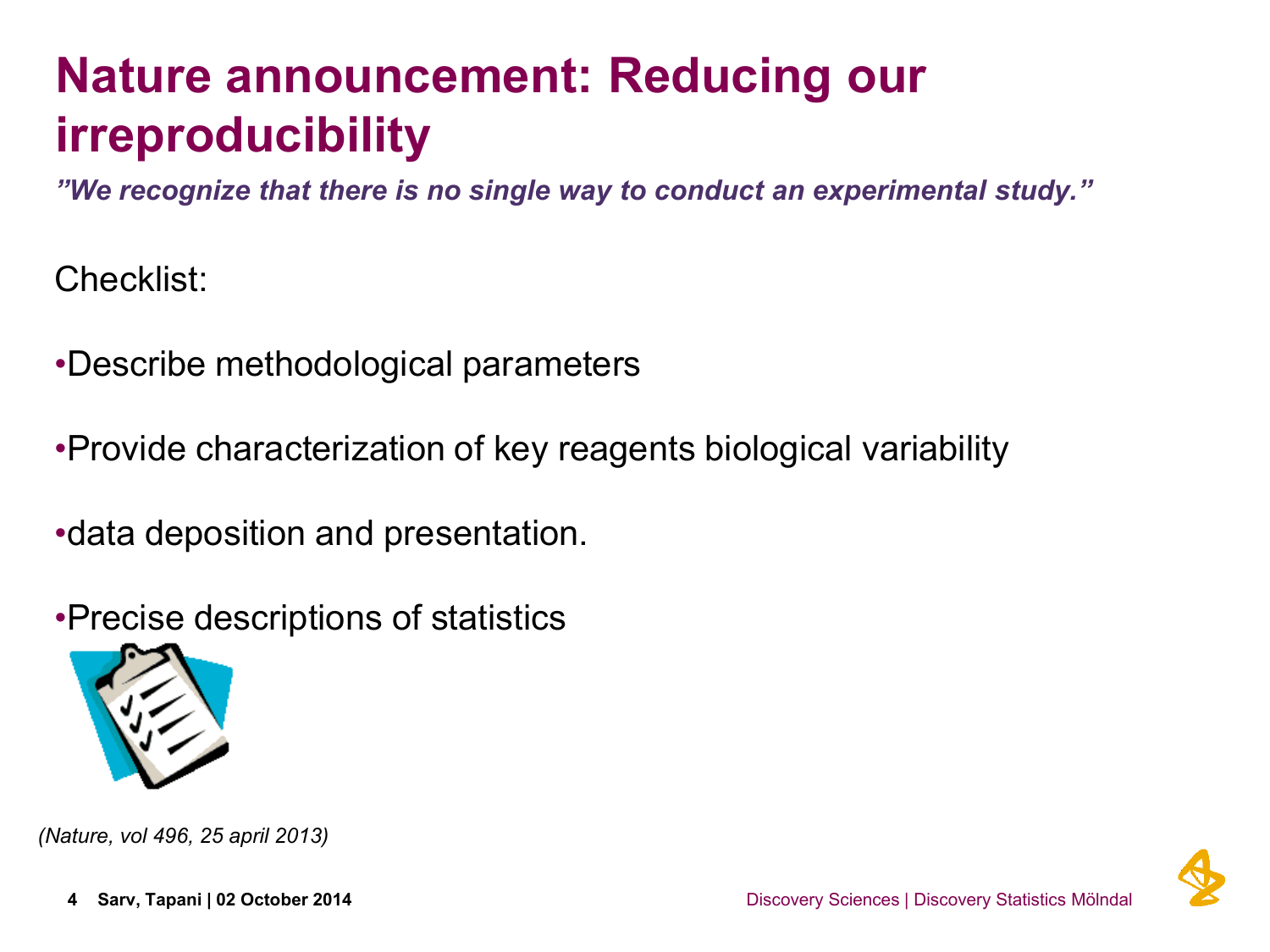# **Can you trust your animal study data?**

*How confident can we be in the robustness and reproducibility of preclinical animal data?*

- Why do we need to improve the quality of preclinical animal studies?
- Improvement opportunities in design and conduct of animal studies.

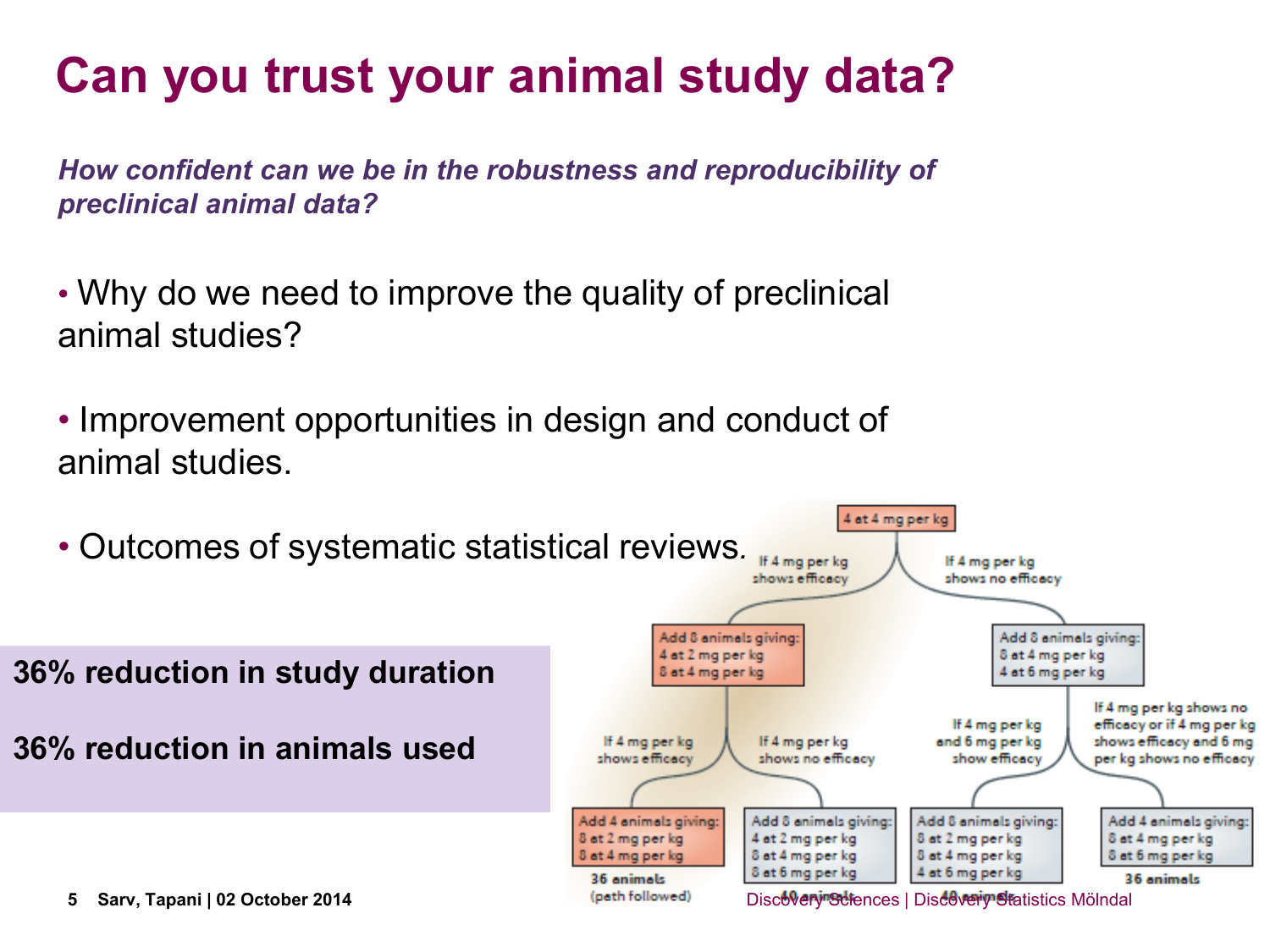# **A systematic approach**

*Why? Integrating statisticians into in-vivo work at design stage to assure good science*

Drivers:

•Helps to support AZ's external reputation

- Ensures that the data generated internally are of good quality
- •Confident decisions

•Helps to make sure that our use of in vivo data in research is both ethical and appropriate.



#### *The principles for this approach are enshrined in the corporate Bioethics Policy.*

**6** Sarv, Tapani | 02 October 2014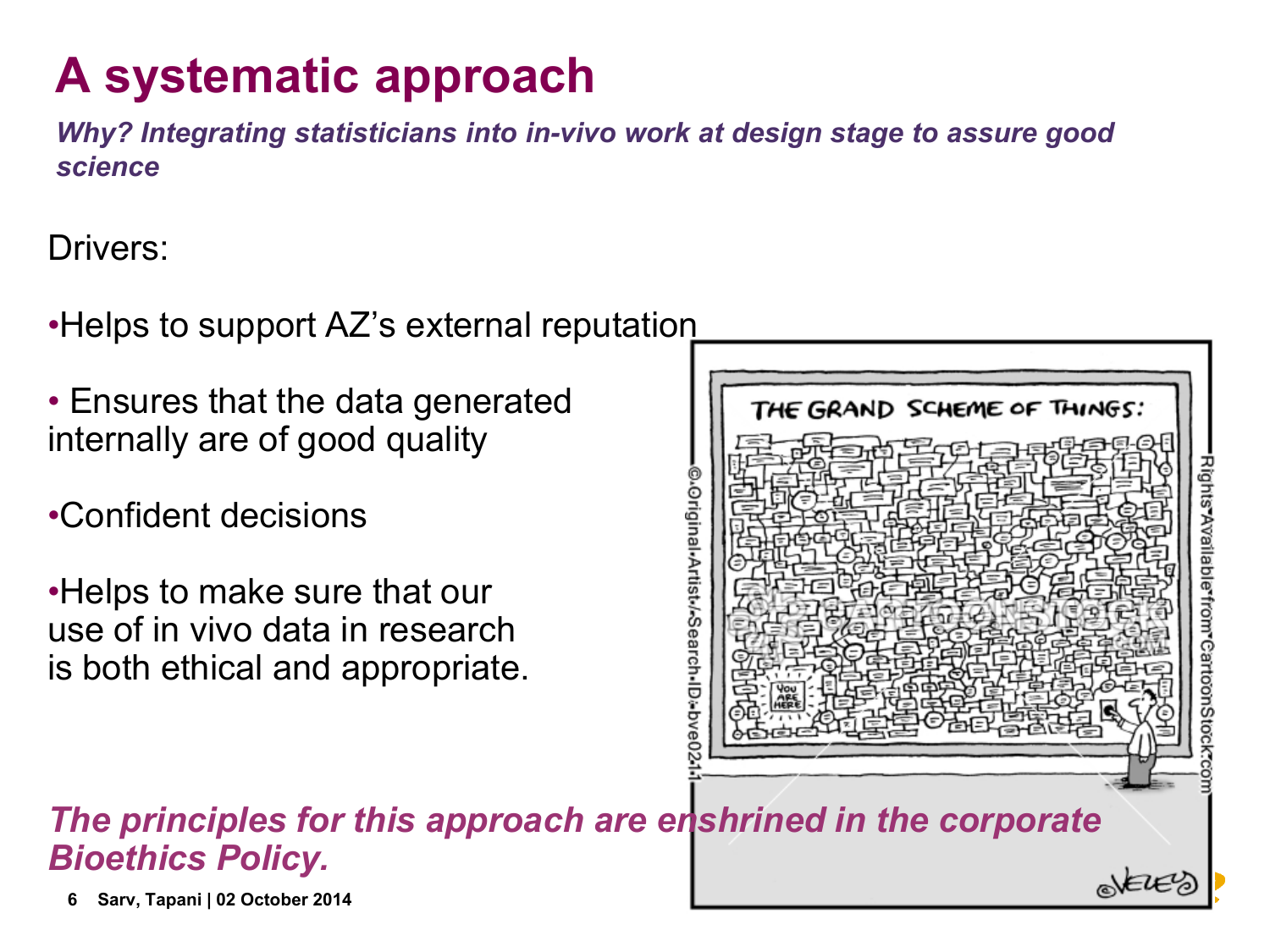# **Supporting openness in animal research**



#### **about when, how and why we use animals in research**

amrc LEUKAEMIA<br>& LYMPHOMA<br>RESEARCH Pirbright Understanding  $\bigoplus$ G **ROYAL**<br>SOCIETY BATH

Commitment 2: We will enhance our communications with the media and the public about our research using animals

Commitment 3: We will be proactive in providing opportunities for the public to find out about research using animals

Commitment 4: We will report on progress annually and share our experiences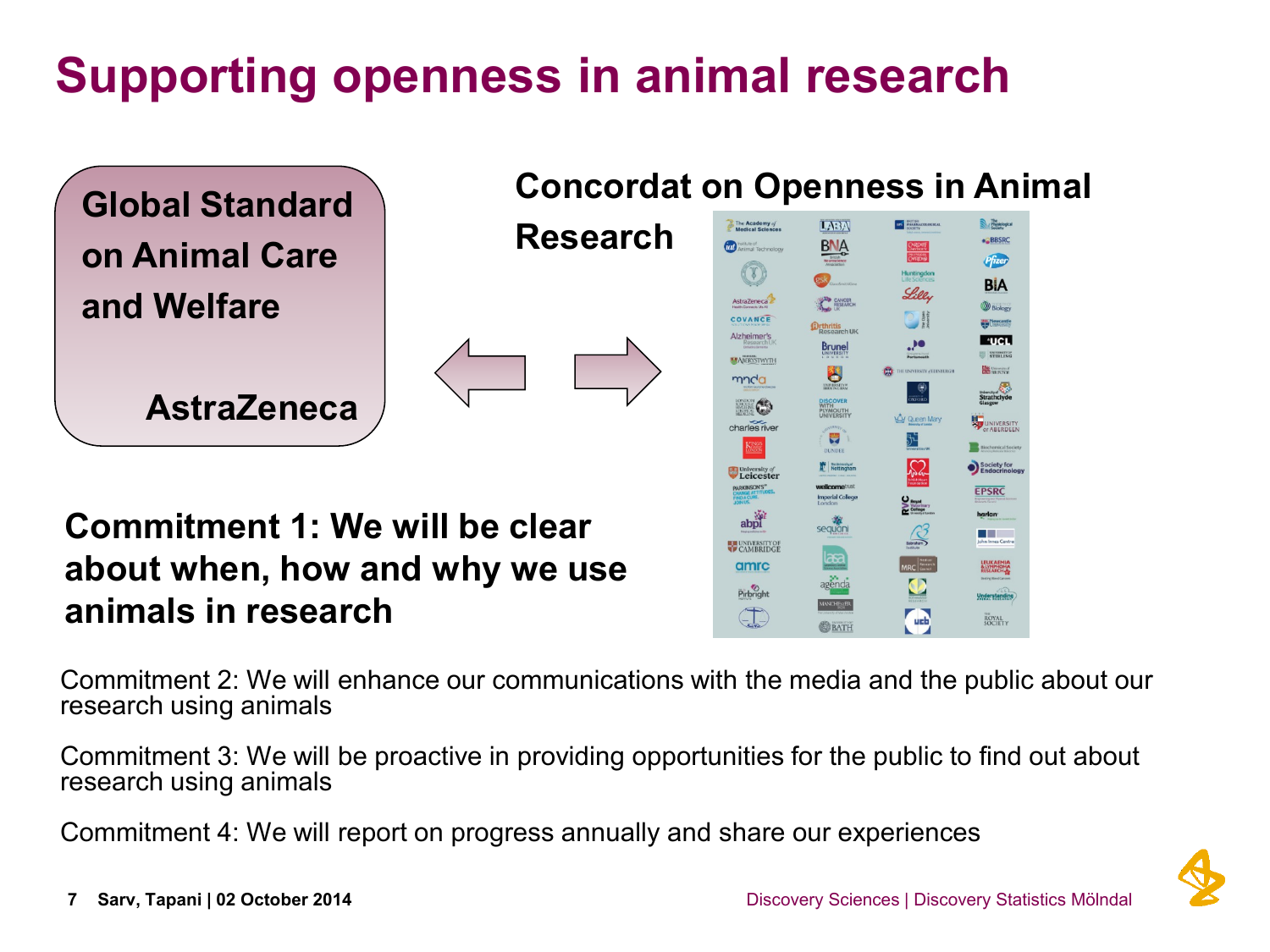### **GSP – Standards, Procedures**



- **GSP Standards documented – to promote consistent understanding**
- **GSP Procedures flowchart – to reflect priorities for statistician engagement**

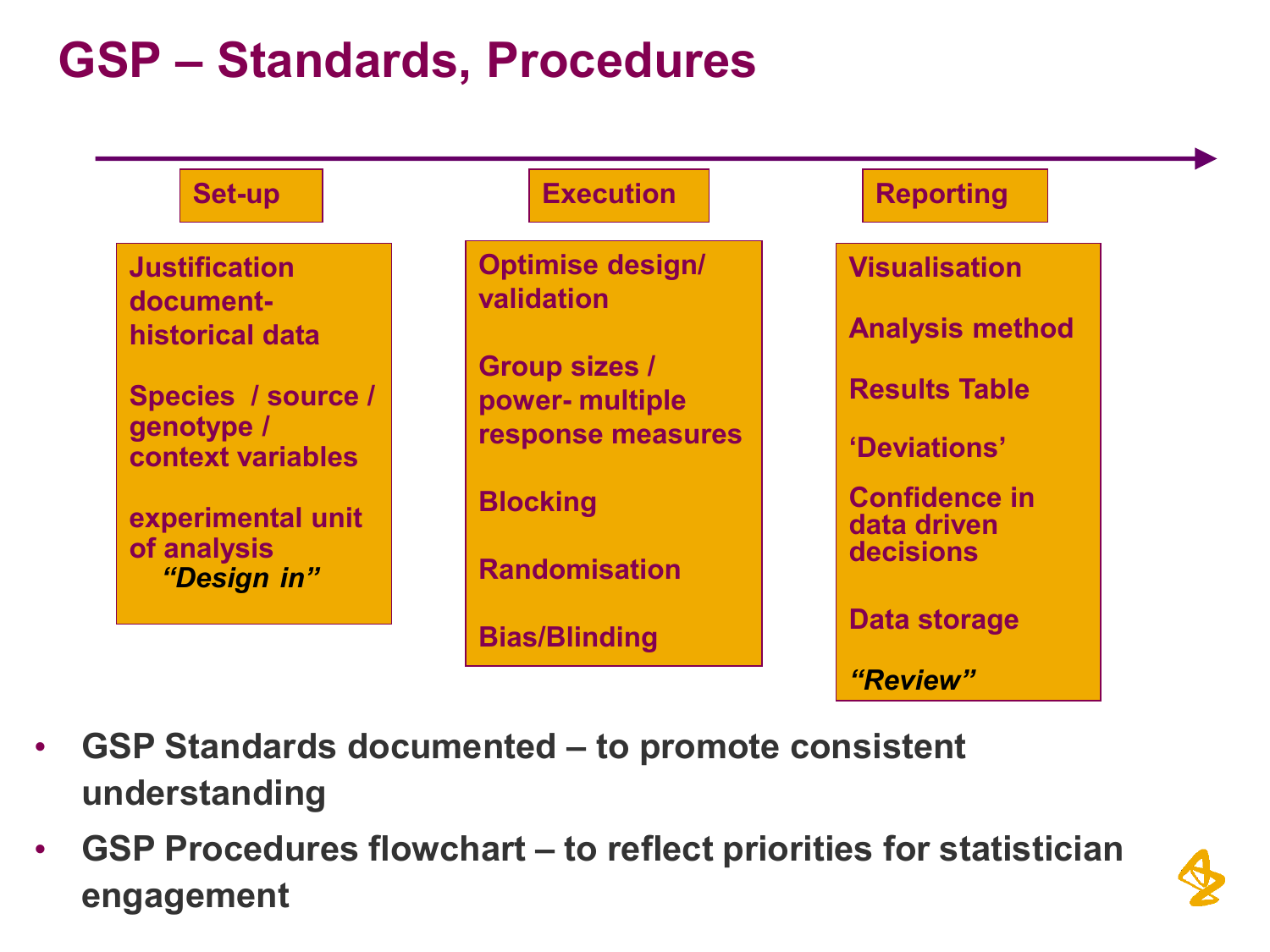#### **Addressing 10 key areas**

**For each of the GSP principles, sufficient details are given to:**

- •**Justify the outcome qualifier (Green, Amber, Red)**
- •**Act as a reference to scientists: what to do and how to do it**

*Practical constraints* **and** *animal welfare* **are always weighed against the risk for bias.**

| <b>The Principle is:</b>                                                     | <b>Outcome</b> | Qualifier |
|------------------------------------------------------------------------------|----------------|-----------|
| Carried out (statistical risk addressed)                                     | Green          |           |
| Not carried out (statistical risk outweighed by other considerations)        | Green          |           |
| Not relevant (no statistical risk identified)                                | Green          |           |
| Not reviewed                                                                 | Amber          |           |
| Not carried out (statistical risk, neither addressed nor outweighed by other | Red            |           |
| considerations)                                                              |                |           |

*Agreed outcome of discussions is documented in a statistical health check and the study is deemed compliant with Good Statistical Practice.*

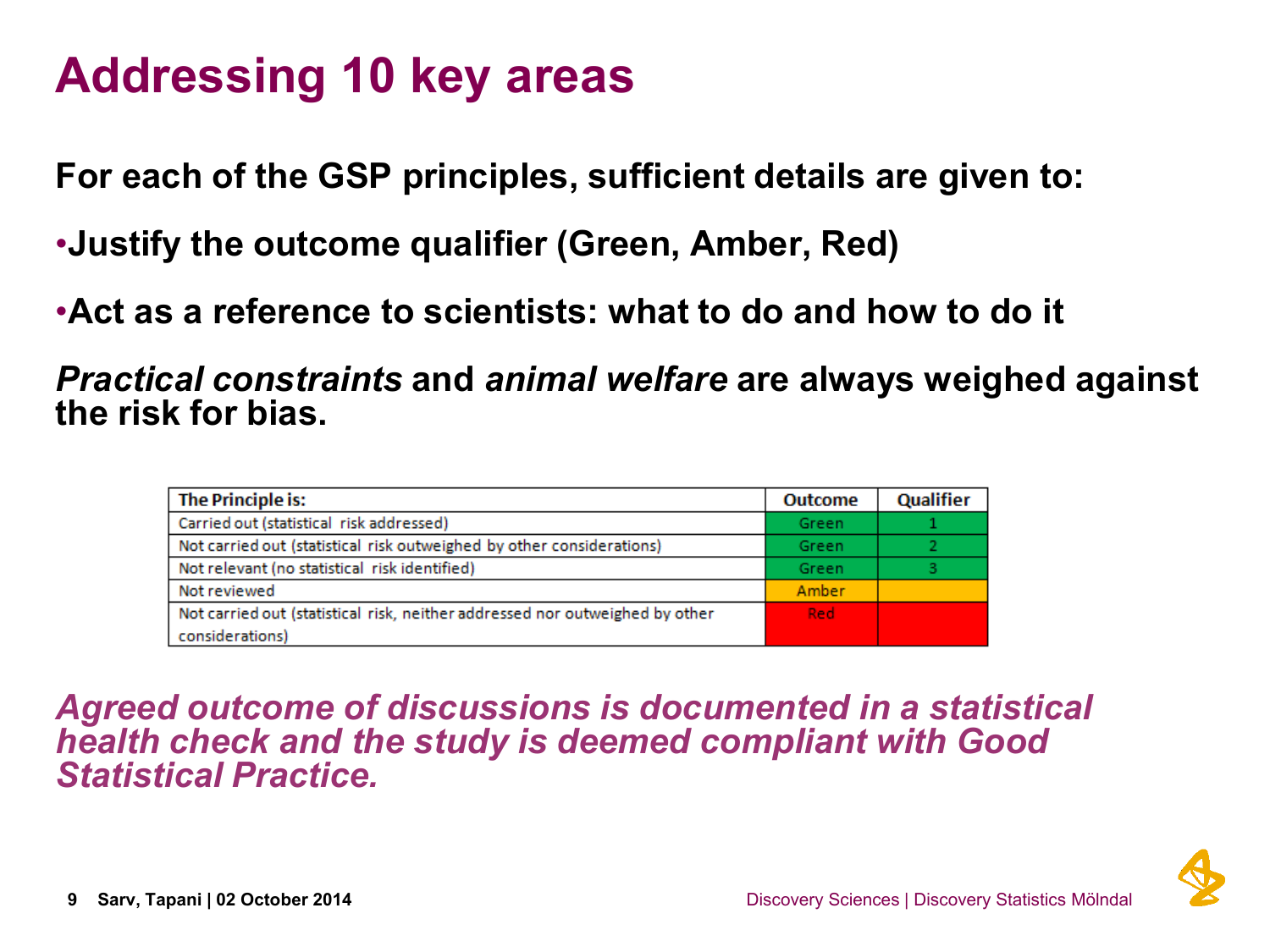### **The document**



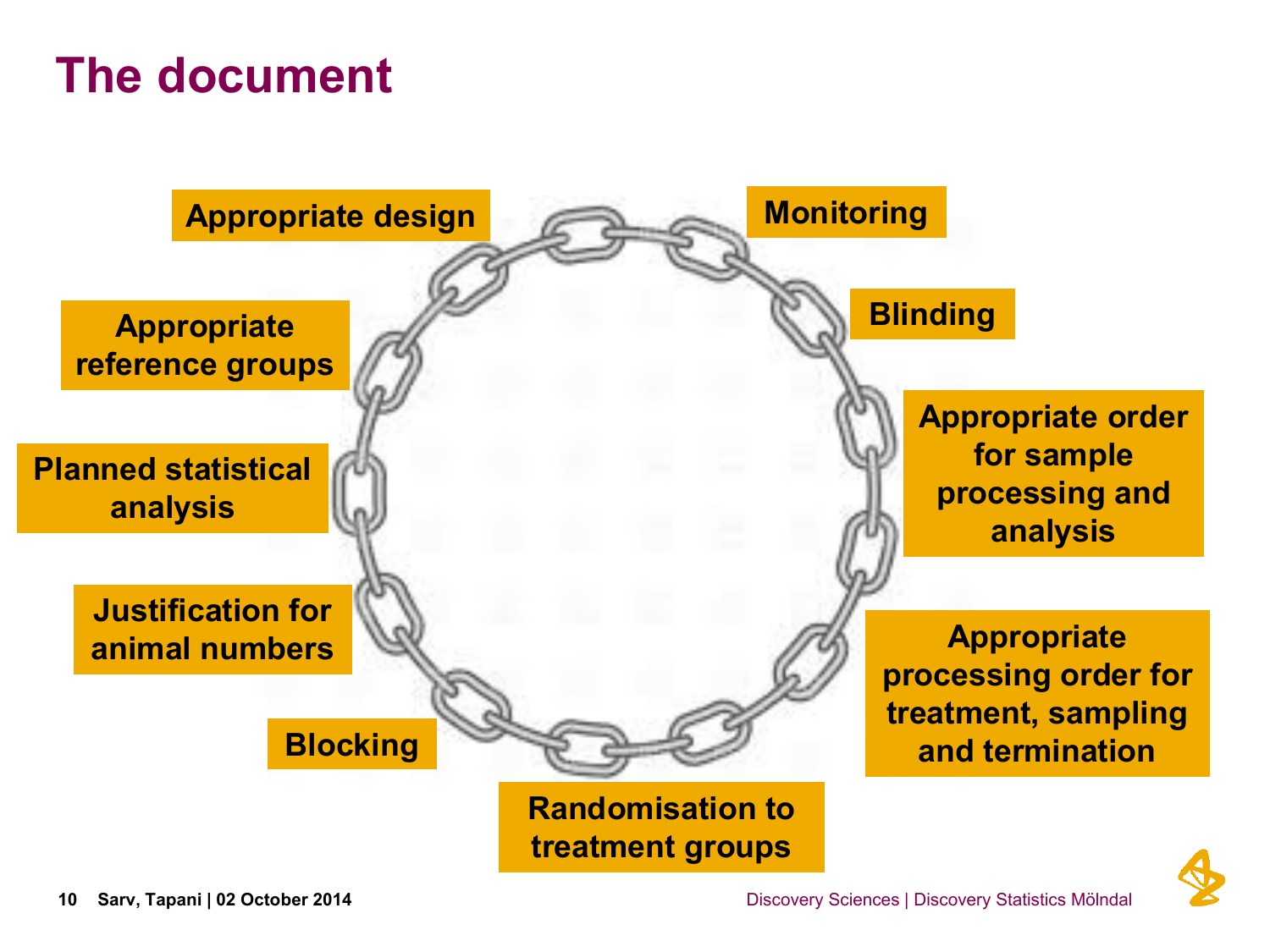#### **Conclusions**

•**Applying the practice in decision making process leads to enhanced external reputation for integrity and transparency**

•**We become confident that we have the right design at the first time conducting experiments**

•**This systematic approach serves as a stepping stone for information translated to clinical stage.**

•**Value of extra input and spending more time for planning needs to be visible and understandable to all.**

•**Key to success: Get all the scientists on board.**